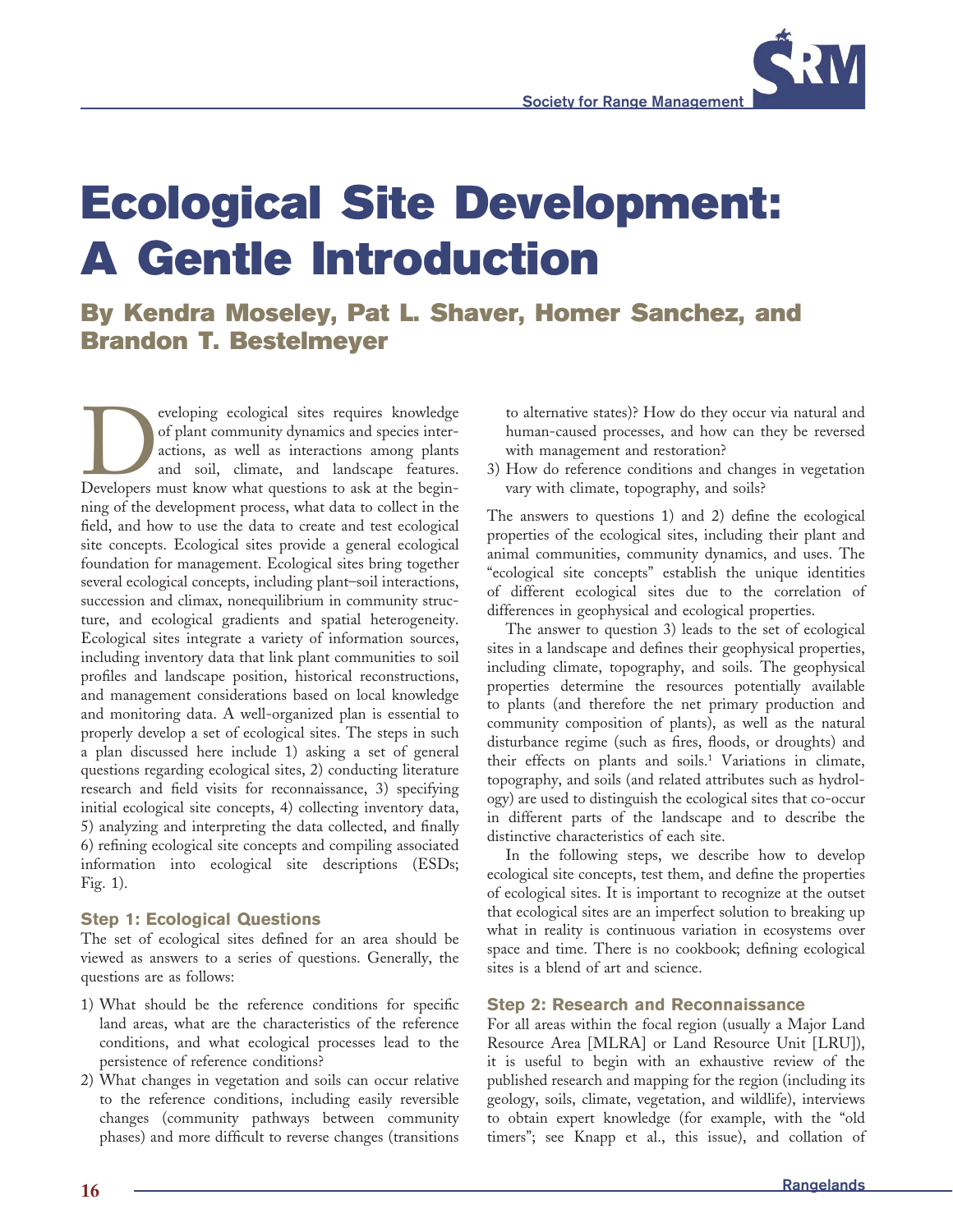

Figure 1. A summary of the stepwise approach to ecological site development.

historical documentation, photography, and maps. This research effort should seek to document evidence for reference conditions, the key ecological processes and disturbances that occur in reference conditions, the identity of alternative states, and the drivers (such as grazing or climate cycles) that lead to shifts among communities and states. In general, the developer should be aware of all of the current research being conducted in the region. One product of this research effort should be rudimentary groupings of climate zones/elevation zones, parent materials, soil properties, and vegetation and wildlife communities. It also can provide information on some of the common land uses and management concerns that occur within the general groupings. For example, valley oaks (*Quercus lobata*) commonly are associated with Santa Barbara sedge (*Carex barberae*) in more open savannas and Fremont's cottonwood (*Populus fremontii*) in riparian forests. They are commonly

found on upper stream terraces and floodplains on deep, well-drained alluvium and the water table should be within reach of valley oak roots. Soil textures are often loamy sands and gravelly loamy sands. Valley oak habitat is used by numerous animal species, including cavity-nesting and cavity-storing birds. The most common issues facing valley oaks include removal of the natural hydrologic regime (flooding), habitat loss for agriculture and housing, rodent and deer predation of seedlings, lack of open niche space for new seedlings, and shading created by the older valley oak canopy.

The literature-based research should be combined with initial field reconnaissance visits covering the entire extent of the focal region. This will ensure that the complete range of variation across the region is considered in developing ecological site concepts and that the ecological sites adequately reflect the conditions that users may encounter. Inviting specialists and other knowledgeable individuals to the field to participate in the reconnaissance can offer valuable information about historical events, vegetation–soil relationships, and the origins of landscape patterns that are a consequence of the two. It is essential at this stage to take detailed field notes describing the dominant vegetation, surface soil conditions, land uses, elevation, and aspect, and to dig shallow soil pits (using an auger or shovel) to identify general soil properties. Observations can be collected systematically, including Global Positioning System (GPS) waypoints and photographic records. A "low-intensity" or reconnaissance data form can be used for this purpose (see http://usda-ars.nmsu.edu/esdResources.html). The field notes can be used to establish straightforward ecological site concepts and to note areas that are going to be more difficult to disentangle and will require more field data.

## **Step 3: Developing Ecological Site Concepts**

After conducting the research and reconnaissance, the developer should be able to use the information to specify a series of initial ecological sites with draft state-andtransition models (herein referred to as STMs, see Bestelmeyer et al., this issue). The set of draft ecological sites and STMs are effectively a hypothesis about how to subdivide the MLRA or LRU that can be further tested using inventory data or other new data. The ecological site concept should clearly specify the climatic, topographic, and soil properties that distinguish the site from others (Table 1). The draft STM should describe at a minimum the properties of the reference state and its component plant communities and dynamic soil properties. In addition to the reference state, other known states and community phases occurring on the site also can be described. Ecological site concepts should be developed to represent all rangeland and forestland areas within the MLRA or LRU. In some cases, the boundaries of the MLRA or LRU will be adjusted in the process.

These initial ecological site concepts do not need to be detailed, but they need to identify clearly the factors that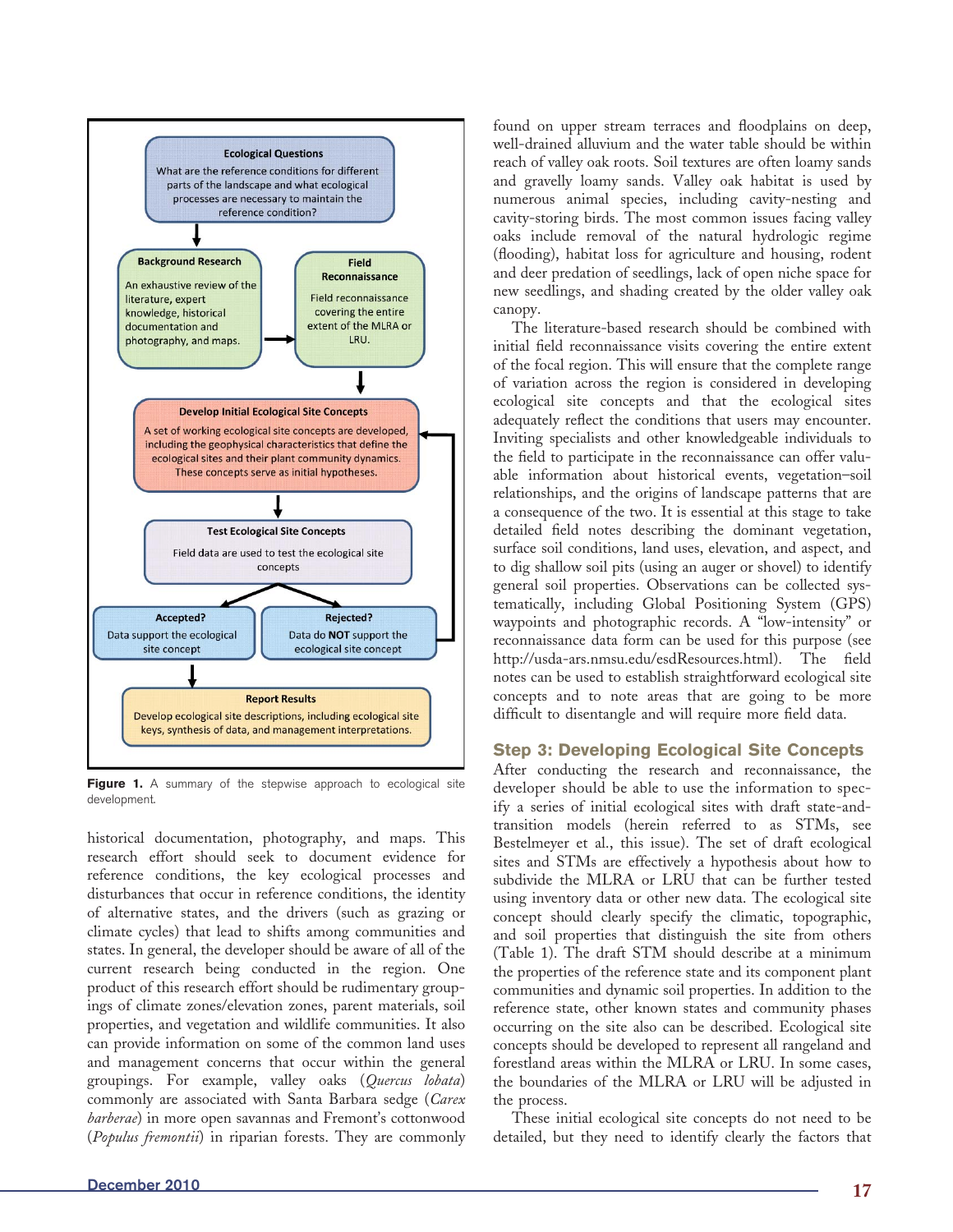| Table 1. An example of some general ecological site concepts created from initial field reconnaissance |                                    |                             |                     |                      |               |                        |                       |                                            |                                             |
|--------------------------------------------------------------------------------------------------------|------------------------------------|-----------------------------|---------------------|----------------------|---------------|------------------------|-----------------------|--------------------------------------------|---------------------------------------------|
| <b>Preliminary</b><br>ecological<br>site                                                               | <b>Elevations</b><br>( <b>ft</b> ) | <b>Landform</b>             | <b>Geology</b>      | <b>Aspects</b>       | <b>Slopes</b> | <b>Soil</b><br>texture | <b>Soil</b><br>depth  | <b>Dominant</b><br>reference<br>vegetation | <b>Data collection</b><br>needs             |
|                                                                                                        | 1,500-3,500                        | <b>Mountains</b>            | Granite             | South<br>West        | <b>Steep</b>  | Sandy                  | Deep                  | Chamise-<br>buckbrush                      | High variation:<br>extensive data<br>needed |
| $\overline{2}$                                                                                         | 1,200-3,800                        | <b>Mountains</b>            | Granite             | <b>North</b><br>East | <b>Steep</b>  | Loamy<br>sand          | Moderately<br>deep    | <b>Bigberry</b><br>manzanita-<br>scrub oak | High variation:<br>extensive data<br>needed |
| 3                                                                                                      | $500 - 1,000$                      | Upper<br>stream<br>terraces | Rhyolite            | <b>Neutral</b>       | Flat          | Sandy<br>clay loam     | Deep                  | Valley oak-<br>sedge                       | Low variation:<br>minimum data<br>needed    |
| $\overline{4}$                                                                                         | 1.500-3.500                        | <b>Footslopes</b>           | Volcanic<br>breccia | <b>North</b><br>East | <b>Steep</b>  | Sandy<br>loam          | Shallow to<br>bedrock | Hollyleaf<br>$cherry-$<br>toyon            | High variation:<br>extensive data<br>needed |

allow the ecological site to be distinguished from others in the field (Table 1). In doing so, it is useful to consider the range in characteristics of factors that vary at different spatial scales, working from relatively broad scales of elevation and climatic variations to the finer-scale soil properties. Vegetation should not be a primary ecological site criterion because it can be easily manipulated by both natural and human-caused disturbances and it is therefore highly variable. Nonetheless, certain plant species can be used to assist in ecological site definition and identification because they provide clues to soil and climatic conditions. The ecological site concept should be developed, however, using geophysical attributes that enable identification of the ecological site even without vegetation on the site.

Where changes in soils, aspect, topography, or moisture conditions are abrupt, the boundaries of the ecological site concepts will be obvious. Where soils and plant communities change gradually along broad environmental gradients in areas of fairly uniform topography, ecological site distinctions are more difficult to specify and might require data collection before solid ecological site concepts can be developed.1 Even when climatic, soil, and topographic variations are continuous, forcing these variations into discrete ecological site concepts allows them to be recognized as distinct kinds of land with distinct management needs. In order to have a reasonable and useful number of ecological sites, site concepts necessarily encompass some degree of variation in climate, topography, soils, and therefore ecological potential. This variation can be represented using ranges for each attribute.

Traditionally, the average range in the minimum and maximum is used to describe a site concept rather than the absolute minimum and maximum ranges. In other words, if the site is almost always found on 30–75% slopes, but rarely can be found on 8% slopes, the site concept is described as having 30–75% slopes rather than 8–75% slopes. The absolute range and frequency distribution of observed

conditions also can be reported within the ESD. Thus, even though some exceptions to the reported average range might be encountered in the field with regard to a particular attribute, values for other attributes should be able to lead the user to the correct ecological site. Ecological site concepts are multivariate constructs. They are built from the relationships of several interacting attributes that collectively produce similar environments for plant communities.

Ecological site concepts rely on the correlation of changes in plant environments with changes in climate, soil, and topographic properties. Large differences in those properties usually result in large differences for plant communities, producing easy ecological site distinctions. Sometimes, however, minor differences in soil properties can result in enough variation in resource levels to produce important differences for plants. For example, three ecological sites were identified in an area within MLRA 15 (Central California Coast Range; Fig. 2), two of which were developed for chamise chaparral–dominated hill slopes. On the north- and eastfacing slopes the soils were sandy, mixed, thermic Entic Haploxerolls and the cover was a mixture of chamise (*Adenostoma fasciculatum*), buckbrush (*Ceanothus cuneatus*), and manzanita (*Arctostaphylos* spp.). On the south- and west-facing slopes, the soils were sandy-skeletal, mixed, thermic Entic Haploxerolls and the cover was almost 100% chamise. Thus, differences in gravel content in the soil profile associated with changes in aspect cause a remarkable shift in plant species composition, illustrating how even small soil-topographic differences can affect vegetation. Conversely, in areas of high rainfall, even large differences in the properties of the soil profile might have little effect on plant community composition or management.

The other side of the coin in ecological site concept development is to recognize what differences in plant community structure or management are important enough to warrant distinct ecological sites. In general, the ecological site developer should have a clear understanding of management issues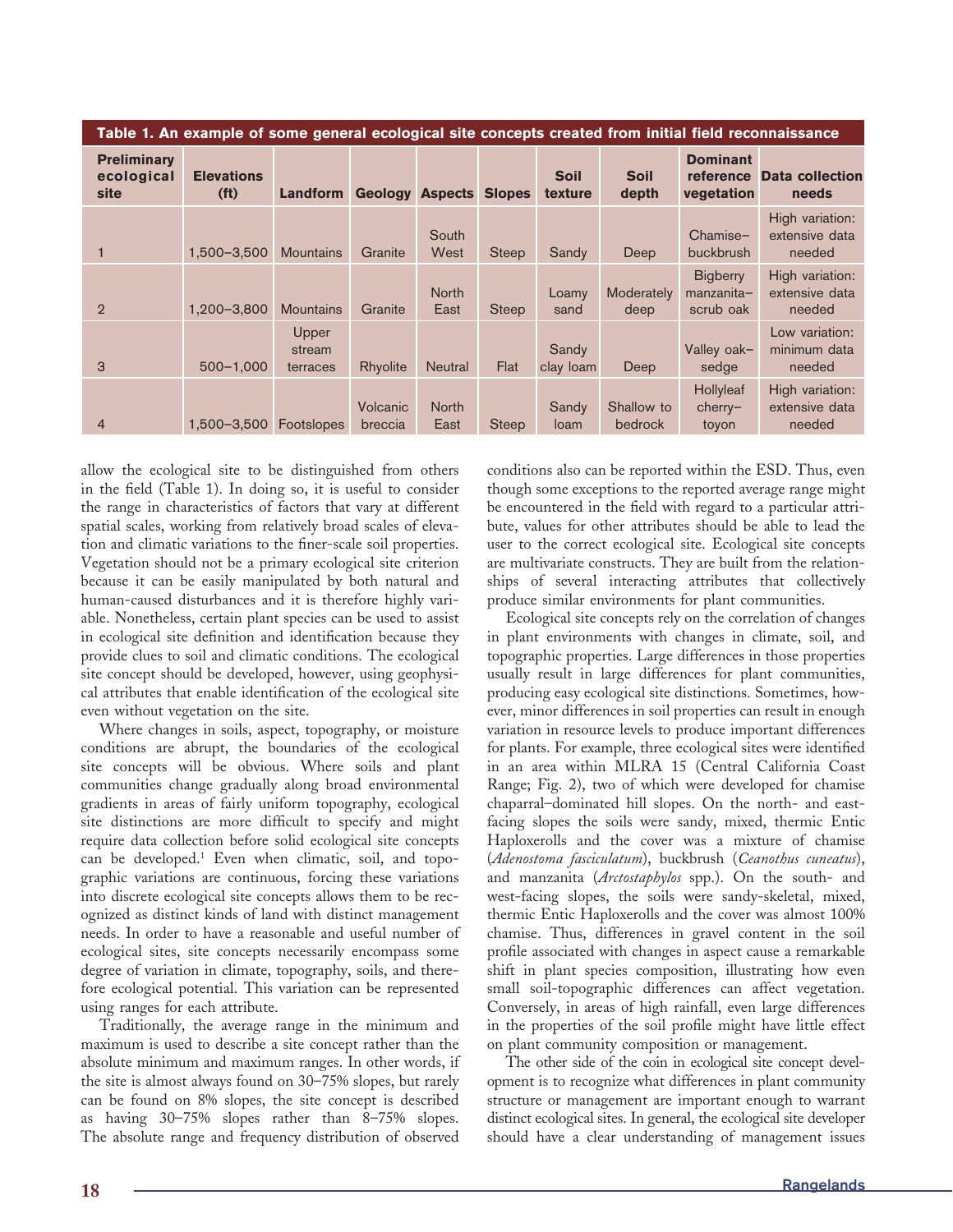

Figure 2. Ecological sites in Major Land Resource Area 15 in California, illustrating how differences (major and minor) in soil properties can create vegetation composition differences.

within the MLRA or LRU to recognize important differences. Some general guidelines are that shifts in the dominance of common plant species, uncommon species of management importance, changes in overall production, and changes in the sensitivity of dominant plants to disturbance are used to justify different ecological sites (Box 1). Minor differences in production (e.g., < 20%); changes in the abundance of ephemeral, uncommon, and less important species; or shifts in abundance of very similar but common species might not warrant a distinct ecological site. The soil/topographic variations producing minor variations can be described within the ESD narratives, however. General guidelines for significant differences are described in the USDA National Range and Pasture Handbook.<sup>2</sup>

When developing site concepts, it is useful to emphasize the characteristic plant community of the reference state (i.e., the reference community phase). It commonly is a late successional plant community. This is the community that can be used to define the attributes of site potential because it is relatively unaltered from pre-European conditions (in the US) and contains the full complement of species that historically occupied the site. Observations of plant–soil relationships in near-reference conditions are desirable because the effects of soils on plant community development can be obscured by disturbance. When areas approximating reference community phases are unavailable, then persistent (e.g., unpalatable shrubs), dominant, or relict species can be used to recognize important differences in plant environments that would likely affect all species potentially present in the community. In some cases, even without clear differences in existing vegetation, distinct ecological sites

**Box 1. Some initial guidelines for determining signifi cant differences between ecological sites (see NRCS National Range and Pasture Handbook2 )**

Presence (or absence) of one or more species that make up 10% or more of the reference plant community by air-dry weight.

A 20% (absolute) change in composition, by air-dry weight, between any two species in the reference plant community.

A difference in average annual herbaceous production of:

−50% @ 200–500 pounds/acre

−30% @ 500–1,000 pounds/acre

−20% @ 1,000 pounds/acre or greater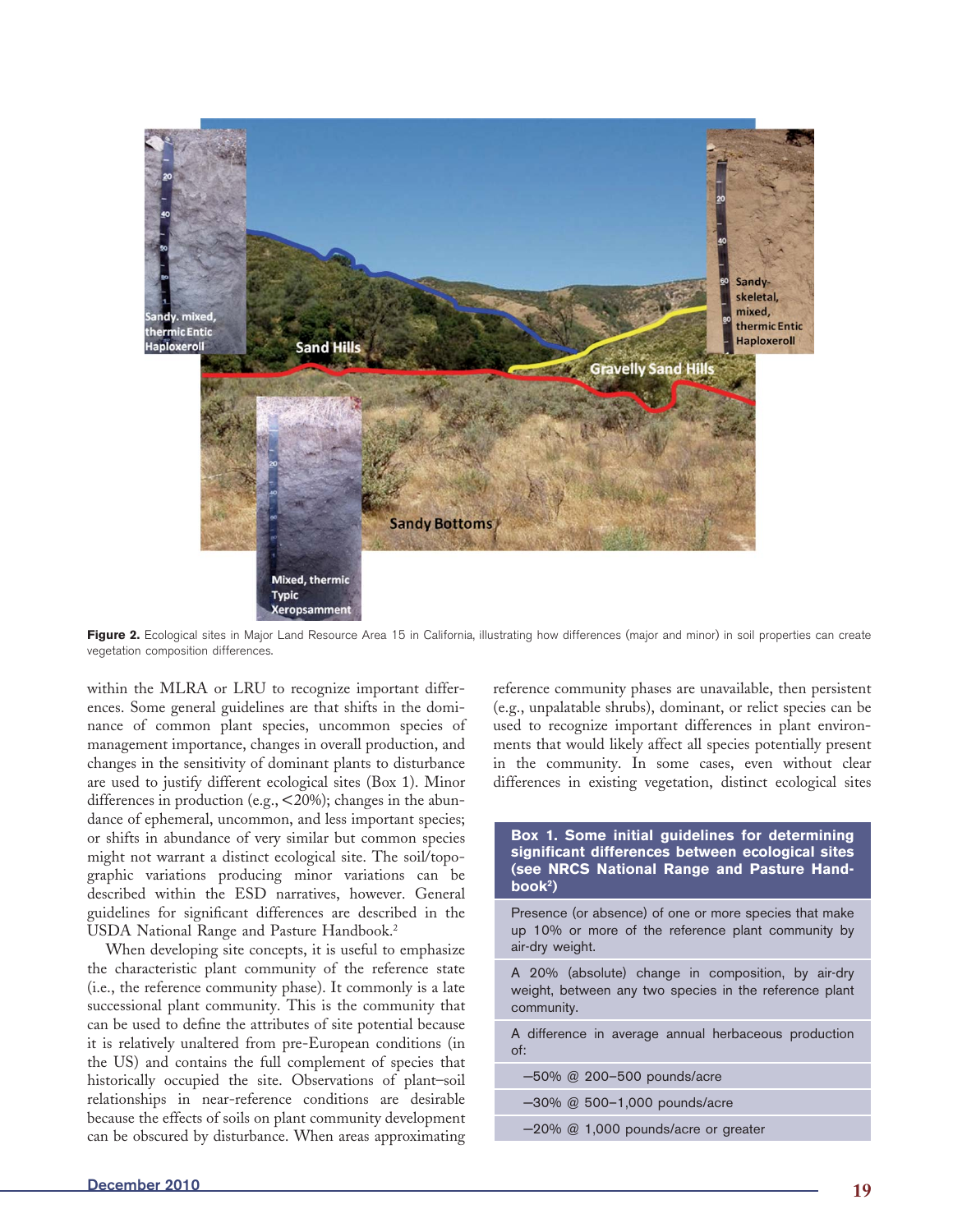

Figure 3. A data collection strategy for ecological sites beginning with many low-intensity data points during reconnaissance and culminating in intensive data collection in established ecological sites.

can be justified when the magnitude of differences in soil properties suggests that they will affect use and management. It is important to attempt to distinguish managementrelated from soil-related differences during reconnaissance.

Building useful ecological site concepts from the relationships of multiple soil and plant attributes is the critical task in the early stages of ecological site development (Table 1). These concepts structure ecological site hypotheses and data collection priorities. Essentially, when arriving in a new area, the initial site concepts are used to test whether or not new site concepts are needed, including revisions to site criteria, the addition of new ecological sites, or combining two sites into one.

#### **Step 4: Collecting Data**

Ecological site concepts are used to design field inventory for testing the concepts. The concepts are used to stratify samples across the MLRA or LRU using maps or aerial photography; even Google Earth can be used. A slopes map, aspect map, and/or geology map can be reviewed to delineate preliminary ecological sites on the landscape and then to locate a series of sampling points within each site. Some sample points should be selected randomly but others can be deliberately selected to focus on reference communities or areas where the ecological site is in doubt (analyses of these two types of data should be kept separate). Such inventory is generally of "medium intensity" (Fig. 3); that is, more data are collected than in reconnaissance but less than might be needed to characterize all of the properties of reference plant communities.<sup>1,3</sup> Because every system is different and can range from fairly homogenous to extremely heterogeneous, it is important to determine what data collection strategy will best capture the variations across the

landscape. Generally, in this step we recommend that data be gathered in restricted areas around fixed points (e.g., a  $20 \times 20$  m or 1/10th acre plot) so that vegetation and soils data can be related to one another in the same locations. If longer transects (e.g., 100 m) are used, soil properties might vary considerably along the length of the transect, complicating testing of plant-soil relationships. The specific protocol or combination of protocols used should be sufficient to recognize soil diagnostic horizons and their properties (e.g., soil texture, soil texture modifiers, soil depth to an argillic, calcic, or water- or root-restrictive horizon), topographic features (slope and aspect), variations in plant cover, and soil surface properties (see Duniway et al., this issue). Information on current and past land uses and disturbances and land management also should be recorded in order to distinguish effects that are due to state changes that occurred in the past. Each data point also should include at least one picture and a GPS waypoint using a standardized coordinate system across the project.

## **Step 5: Analyzing Results**

After collecting inventory data at a sufficient number of locations, the body of data can be examined to see if it supports the initial ecological site concepts or if modifications to the site concepts are necessary. The data might support an initial set of ecological site concepts, but the concepts might need to be altered slightly and additional data gathered to quantify concept boundaries. For example, data for an initial ecological site were collected at 30 different locations that were selected using a slope/aspect map (created using a digital elevation layer in a Geographic Information System). Twenty of these locations supported the ecological site concept, that is, the soil, topographic, and plant community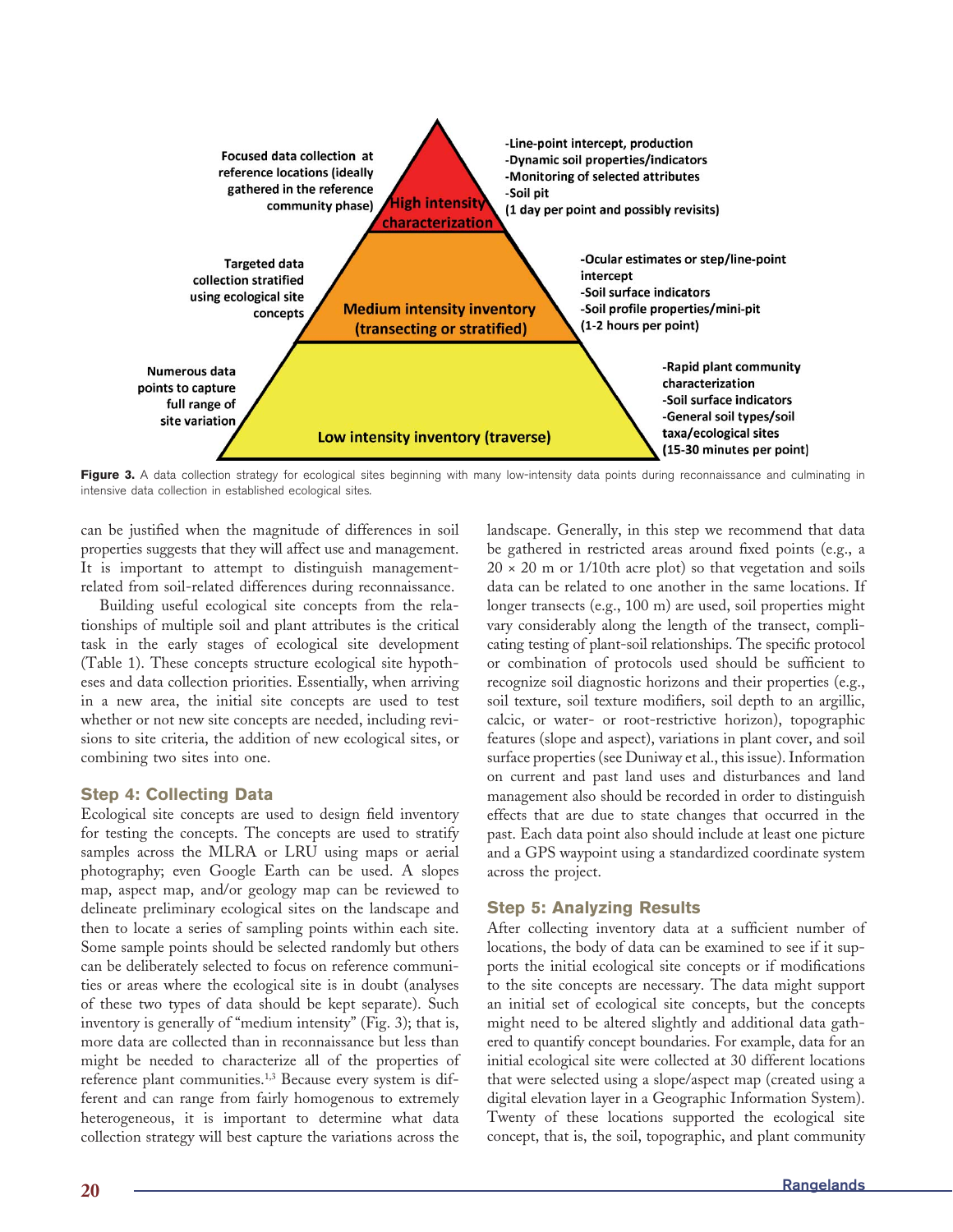relationships were concordant with those described in the initial concept (e.g., ecological site 4 in Table 1). The concept specified north- and east-facing aspects, 30–75% slopes, and soils with sandy, sandy loam, and gravelly sandy loam soil surface textures that were very shallow to shallow to volcanic bedrock with an estimated annual production of 1,000–1,300 pounds/acre. The remaining 10 locations, however, did not fit within this concept. In these samples, the soils were all moderately deep, slopes ranged from 15% to 45%, and the annual production was estimated to be much higher at over 1,500–2,000 pounds/acre. The surface soil textures and aspects, however, were similar. The 20 samples that supported the initial ecological site concept can be used to refine the ecological site concept and to select areas for higher intensity data collection (see below), but the remaining 10 samples should be used to consider an additional ecological site. Additional medium- or highintensity samples should be collected until a set of repeatable concepts can be identified and described.

More detailed descriptions of vegetation and soils $^3$  sometimes can help in refining ecological site concepts when less detailed procedures are unable to quantify the soil or topographic attributes causing variation in plant communities (and excluding state change as a cause). Full descriptions of the soil horizons (usually to a depth of 1 m) and samples of the major soil horizons should be gathered for lab analysis (e.g., soil textures, pH, salinity), especially when changes in soil chemistry are thought to be important. Consideration of landscape context, such as the properties of surrounding areas, might require use of digital elevation models or aerial imagery (e.g., when surface hydrology is an important factor). Line-point intercept data can be used to provide more precise estimates of vegetation cover, as well as soil surface characteristics such as bare ground, fragment, or biological soil crust cover. The additional, more intensive data can then be used to reassess ecological site concepts.

With the body of data in hand, the general guidelines discussed above can be used to revisit ecological site concepts and to quantify the specific distinctions between ecological sites. At the end of the process, the ESD user should be able to use a key to identify ecological sites based on climatic, soil, and topographic properties